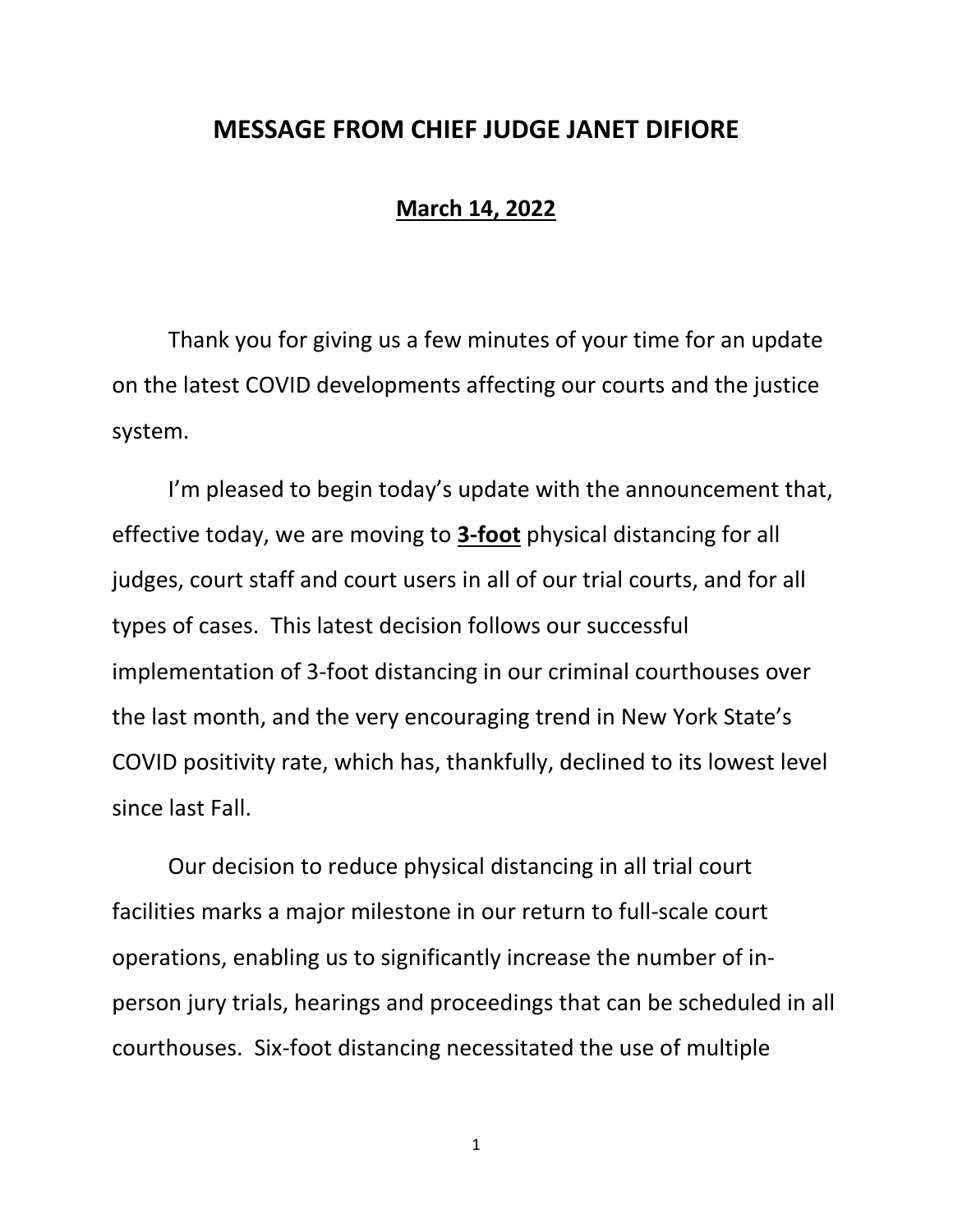courtrooms in order to conduct a single jury trial, a circumstance that significantly limited our trial capacity and our productivity.

Not surprisingly, since we adopted 3-foot distancing in criminal court a month ago, we have seen a substantial increase in the number of jury trials scheduled and the number of cases resolved by plea agreement. So, this is a most welcome change that will allow our judges to once again schedule a normal complement of in-person trials, hearings and proceedings in civil and family courts, and it's a critical change that will speed the flow of cases through our dockets and help us clear out the pandemic-related backlogs that have built up in many of our courts.

So, in anticipation of this modification, we have increased the number of jurors reporting to our courthouses across the state, beginning today. And to ensure their health and safety, and that of everyone entering our courthouses, we will continue to enforce all of our established public health protocols, including the use of face coverings in public courthouse areas, as well as encouraging judges to make smart use of our new virtual model in order to limit unnecessary personal appearances and keep courthouse traffic down.

As you know, it was two years ago that COVID-19 struck New York with lightning speed, turning our personal and professional lives upside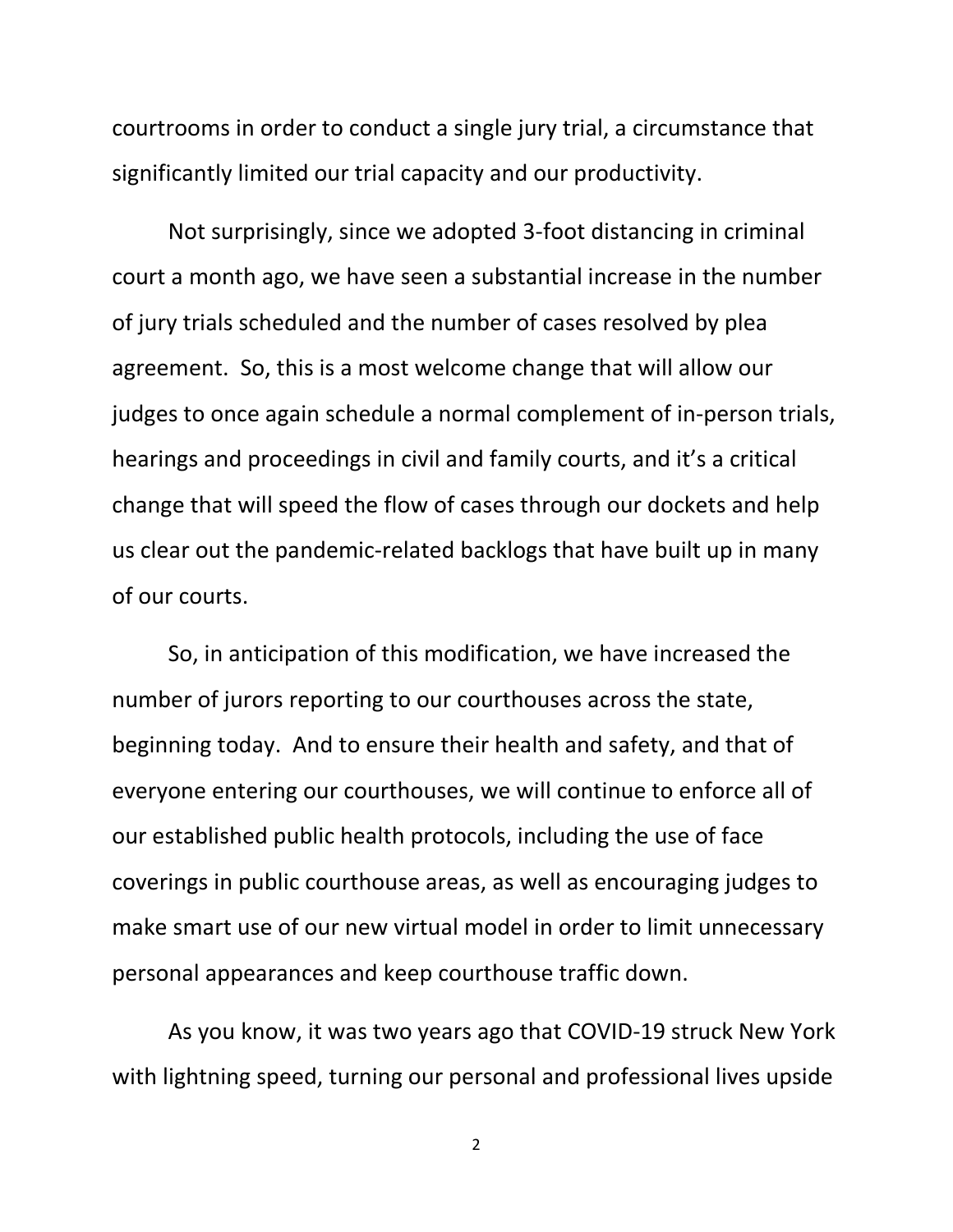down and taking a heavy toll on every one of us. And now, after 24 challenging, stressful and exhausting months, as we finally enter into a new and better normal, I do think that, without in any way diminishing the awful impact of the pandemic, we can look back on the last two years with pride and satisfaction in the progress we have made to keep our courts up and running to meet the demand for our services. And while it hasn't always been perfect, I am so very proud of the way in which our court family has performed and honored our responsibilities to the public.

Going forward, we have a lot of catching up to do, and a lot of work ahead of us. But this public health crisis has presented us with an opportunity, an opportunity we have seized, to improve our performance and our services as we gain new skills and develop new tools to make our court system stronger and better.

And now, speaking of the "catching up" we need to do, a progress report on an important initiative that we announced several weeks ago to prioritize the adjudication of our large inventory of illegal gun possession cases in New York City, cases which make up fully one-third of the docket of the Supreme Court, Criminal Term, in New York City.

In January, we asked Deputy Chief Administrative Judge Deborah Kaplan, and Judge George Grasso, our Administrative Judge for Criminal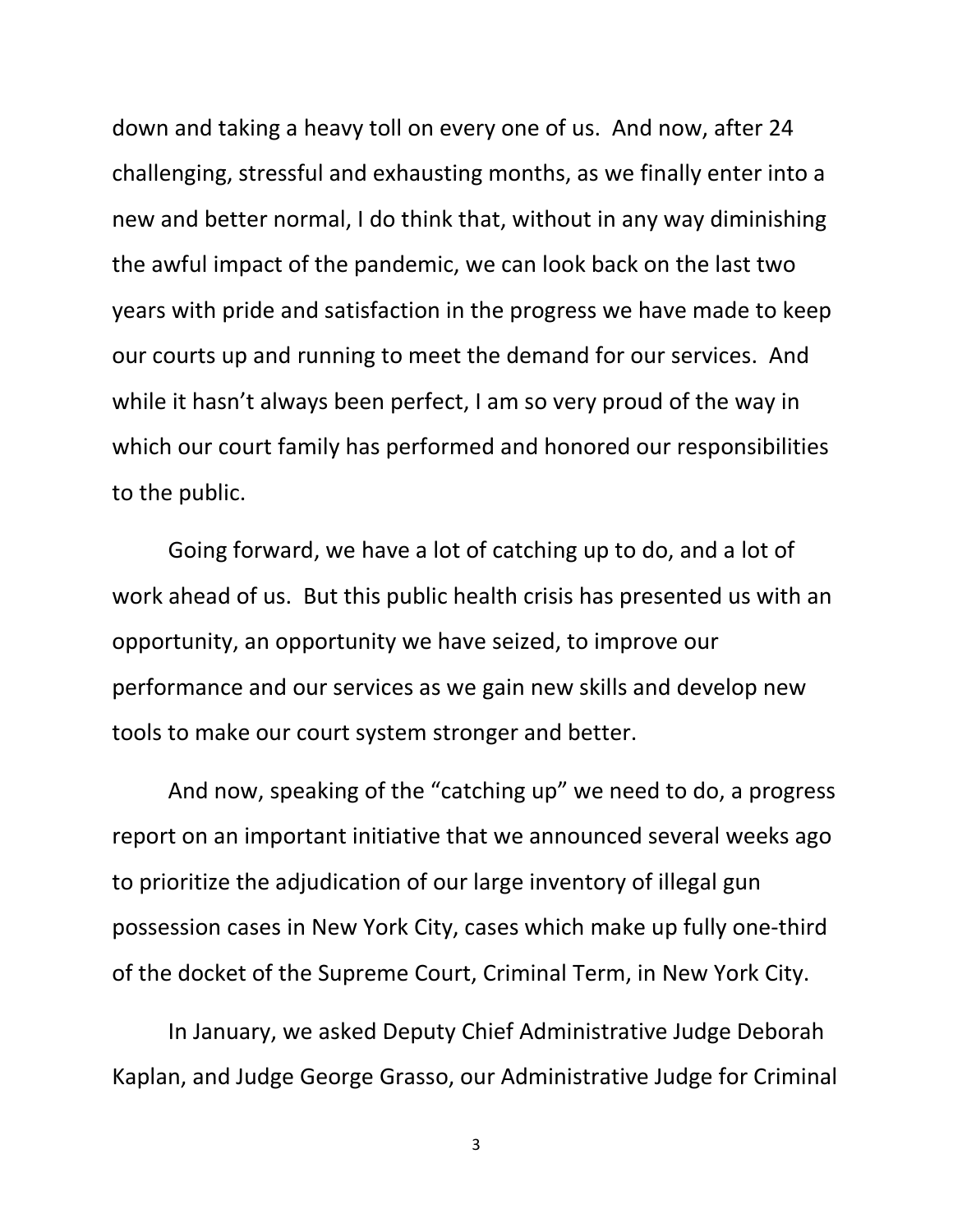Matters in Queens Supreme Court, to expand the multi-prong initiative that Judge Grasso had been overseeing to reduce the backlog of these pending cases in New York City.

Since then, Judges Kaplan and Grasso have met on a regular basis with the Administrative Judges who oversee criminal court operations in New York City; individual judges have been designated to handle these cases from start to finish; and city-wide comprehensive written protocols have been established to govern the fair and timely processing and resolution of these cases.

I am pleased to report that the number of top-count gun cases adjudicated in the City has been steadily increasing from week to week, and last week, for the first time, surpassed 100 weekly dispositions. We know, of course, that there is a lot more work to do to clear out the backlog of these serious cases, but we are pleased with the real progress that has been made to date and fully expect to achieve our objectives.

We are most grateful to all of the stakeholders who are cooperating and working together effectively in support of this initiative, especially the Mayor's Office; the District Attorneys' offices; the defense bar; the NYPD; and the Department of Correction. I also want to thank Judge Kaplan and Judge Grasso; our Administrative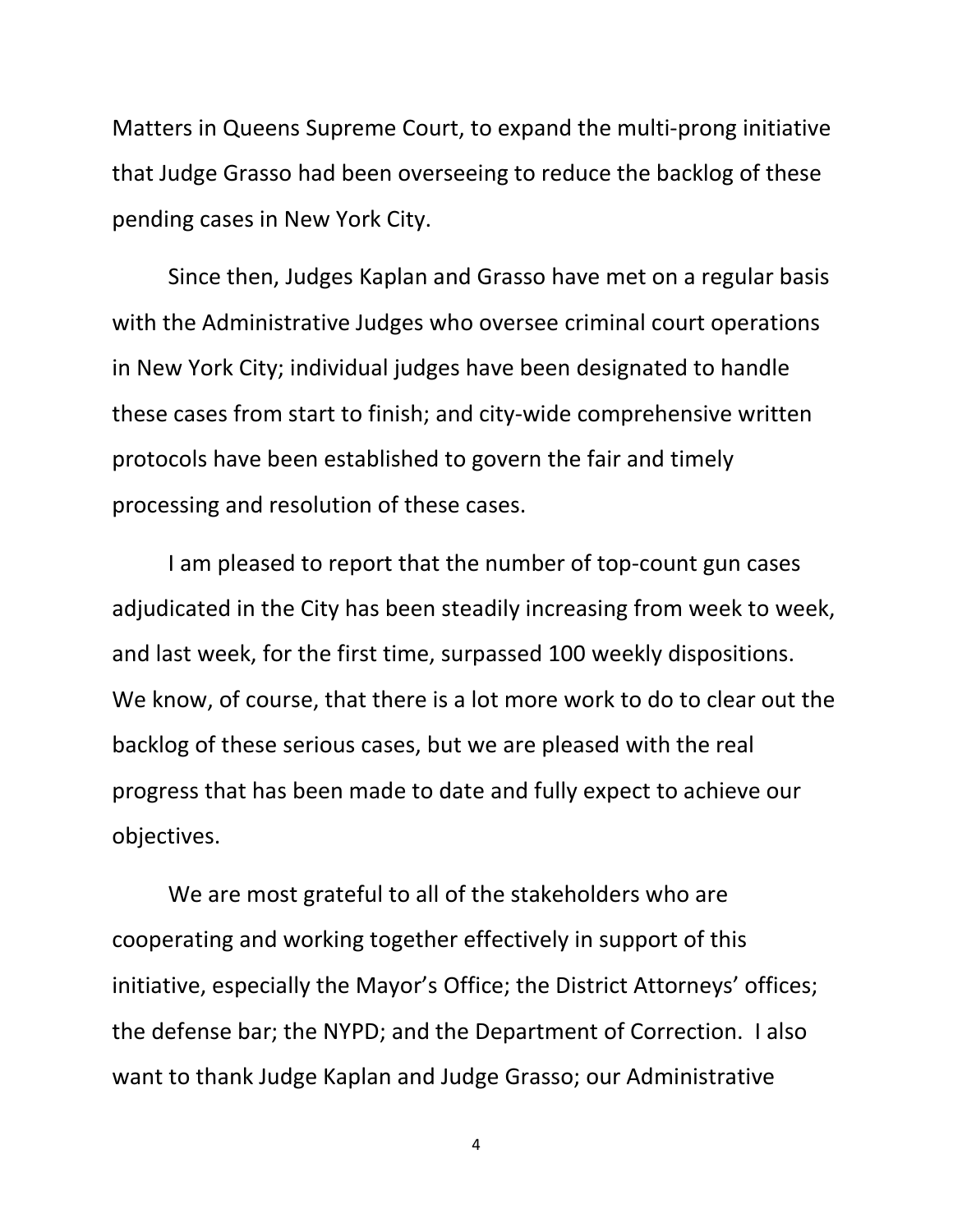Judges -- Ellen Biben in New York County, Matthew D'Emic in Kings County, Alvin Yearwood in Bronx County, and Desmond Green in Richmond County; the designated trial judges; and the court professionals who are working to resolve this large inventory of topcount gun cases.

We will carefully monitor operations, collect all the relevant data, and report back to you on our progress.

Now, as you may recall, in the State of Our Judiciary Address a few weeks ago, I called upon our partners in the Legislature to take action on our proposal to amend the State Constitution to simplify the structure of our court system, which is widely acknowledged to be the most complicated, wasteful and inefficient in the nation.

So, I am pleased to report that on March 3rd, Senate Judiciary Chair Brad Hoylman, and Assembly Judiciary Chair Charles Lavine, announced the introduction of bills to merge New York's confusing conglomeration of 11 different trial courts into a simplified structure consisting of three trial courts: a single statewide Supreme Court; a single statewide Municipal Court; and the Town and Village Justice Courts.

 We are encouraged and energized by their proposals, which fully capture the reforms we have called for, simplifying our trial court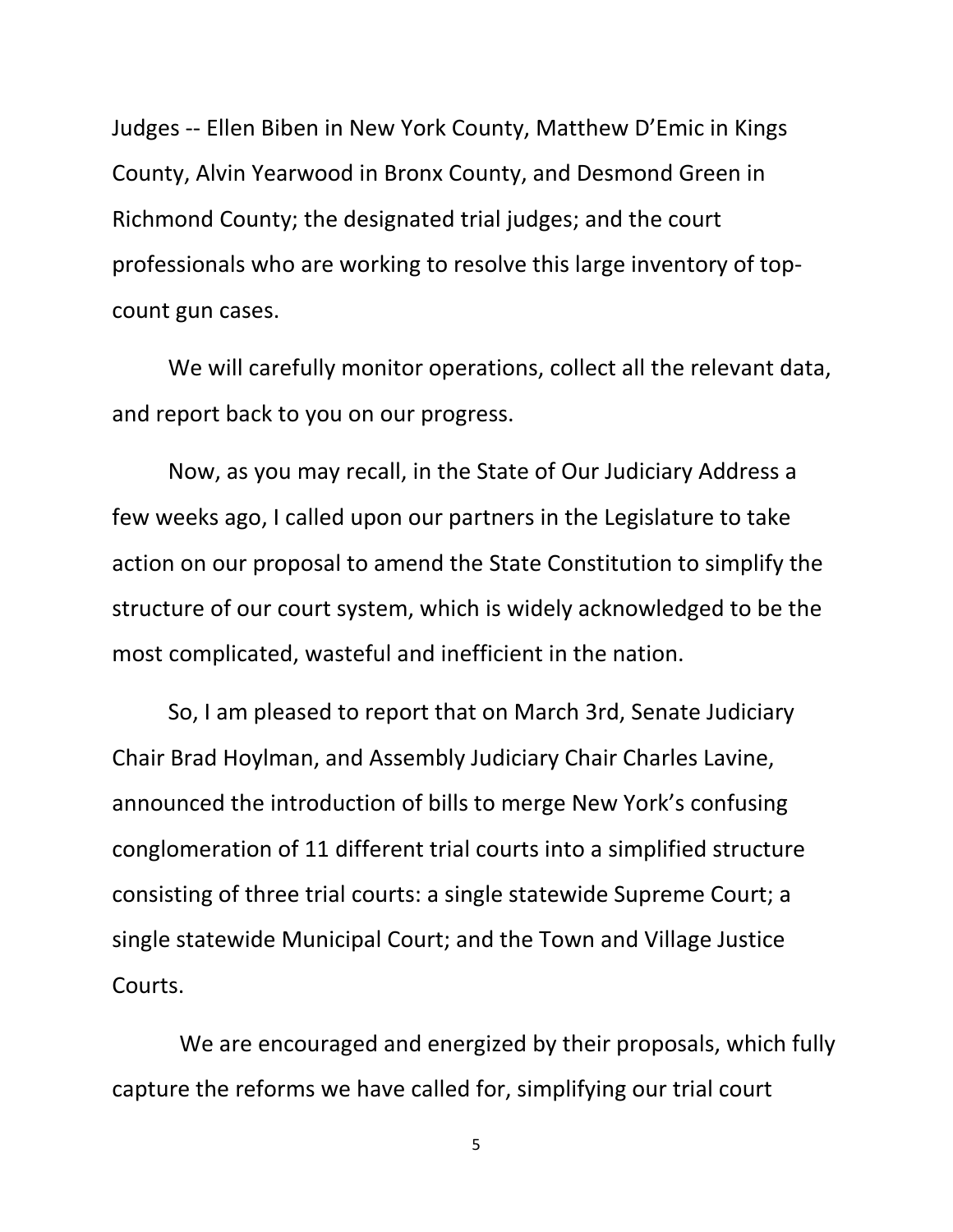system in order to eliminate longstanding systemic barriers to equal justice, and empowering us to deliver more efficient, equitable and accessible justice services to all New Yorkers, including low-income litigants and underserved communities of color.

We look forward to working with the New York State Legislature, including Assembly Speaker Carl Heastie and Senate Majority Leader Andrea Stewart-Cousins, as well as Governor Hochul, the Bar, the Bench, and all of our stakeholder communities, in order to address everyone's concerns and bring about this long-overdue reform for the benefit of the people of New York State. We will keep you updated on the progress of court simplification.

Turning now to a more somber topic, it was a year ago this month that Judge Paul Feinman sadly passed away, much too young. Judge Feinman, the first openly LGBT person to sit on the New York Court of Appeals, was an extraordinary judge, a devoted public servant and a cherished friend and colleague.

And to honor Judge Feinman's legacy, the "International Association of LGBTQ+ Judges" has created a scholarship in his name to be awarded annually to a law student with a demonstrated commitment to the LGBTQ+ community who will be working as a judicial intern, extern or clerk prior to the student's final year of law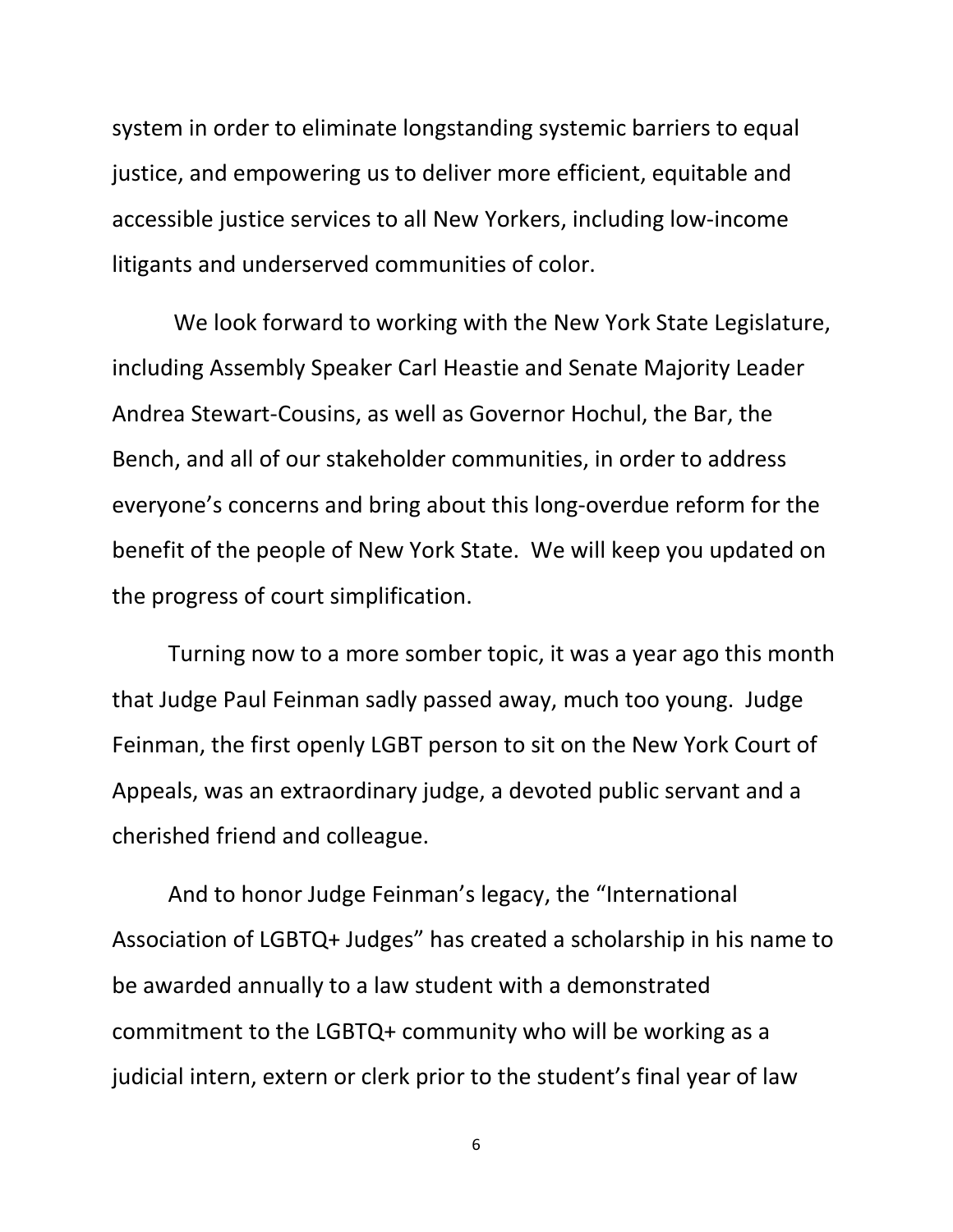school. Information on how to apply for the scholarship is available at: [www.lgbtqjudges.org.](http://www.lgbtqjudges.org/) The deadline is April 1st, so all those interested in learning more about the scholarship should move quickly to access the information.

I want to extend our thanks to the International Association of LGBTQ+ Judges for honoring Judge Feinman's legacy in this special way, especially the Association's President, Tara Flanagan of the Alameda County Superior Court, in California, and our own Beth Garry, Presiding Justice of the Appellate Division, Third Department. A wonderful opportunity, in honor and memory of a wonderful human being.

Now, moving away from court matters for a moment, I know that many of you are deeply troubled and concerned over the destruction and loss of life that is taking place in Ukraine. As the branch of government dedicated to justice and the rule of law, we join with the countless law- and justice-related organizations around the globe that that have strongly condemned the Russian Federation's unlawful invasion of a sovereign state. And we stand with all those, including the New York State Bar Association, who have denounced the military aggression against Ukraine as a violation of international law.